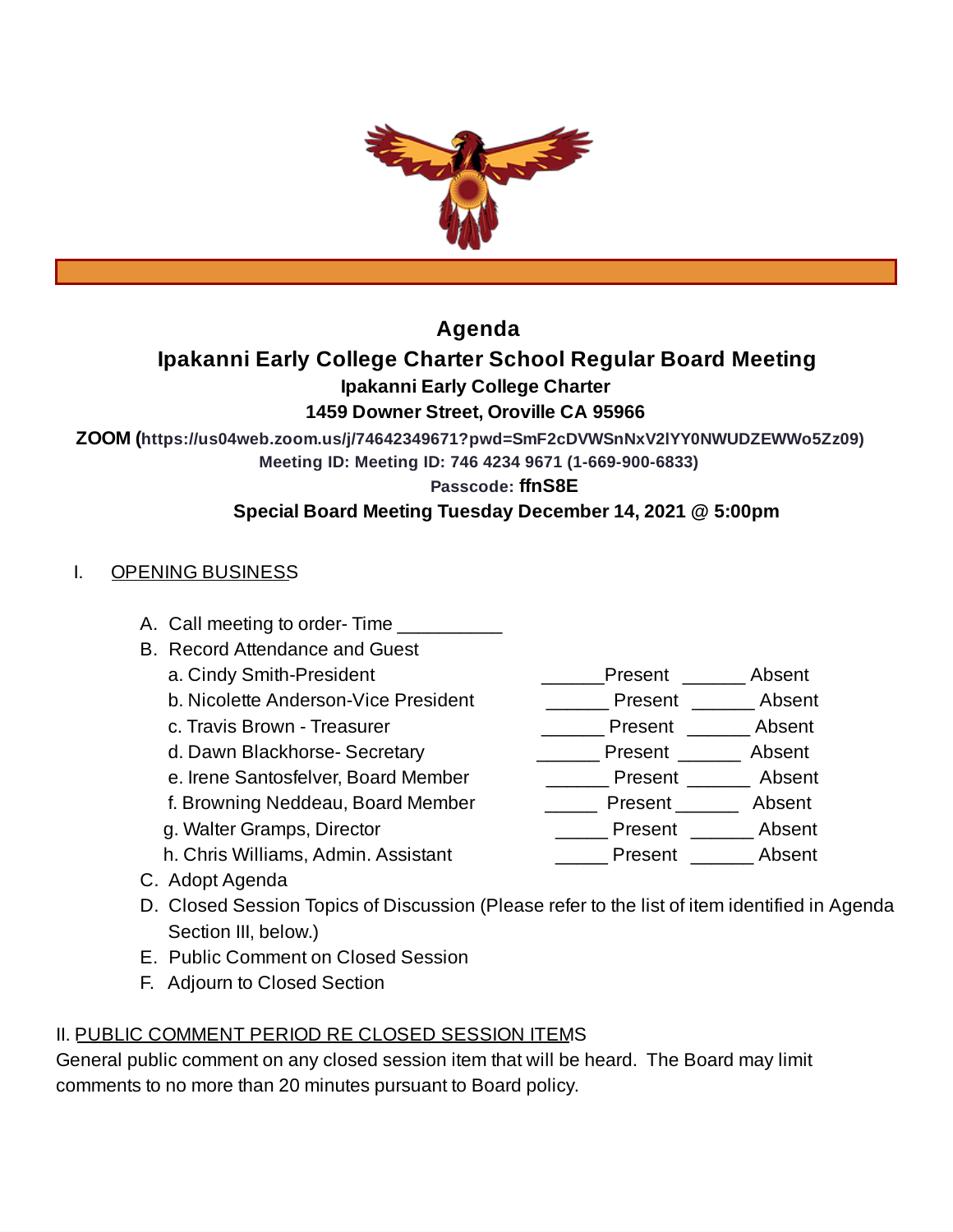## III. CLOSED SESSION

A. None

## IV. RECONVENE IN OPEN SESSION

- A. Adjourn Closed Session and Reconvene to Open Session
- B. Report Action Taken in Closed Session

## V. PUBLIC COMMENT

A. Recognition of Individuals who wish to speak on non-agenda items

The President will invite anyone in the audience wishing to address the Board on a matter not listed on the agenda to stand and wait to be recognized, state your name and address for the record, and make your presentation. Presentations will be limited to five (5) minutes per person and twenty (20) minutes per subject. The Board is prohibited by State law from taking action on any item presented, if it is not listed on the agenda, except under special circumstances as defined by the Government Code.

### B. Recognition of Individuals who wish to speak on agenda items

The President will invite anyone in the audience wishing to address the Board on a matter that is on the agenda to stand and wait to be recognized, state your name, and the item number of the agenda item on which you wish to speak. When that item comes up on the agenda you will be asked to stand, state your name and address for the record, and make your presentation. Under Government Code Section 54954.3, the time allotted for presentations will be limited.

### VI. Action Items

- 6.01 November 29th, 2021 Minutes
- 6.02 2021-2022 Educator Effectiveness Plan and Spending Plan
- 6.03 Substitute Salary Schedule
- 6.04 Material Revisions to Charter
- 6.05 Revised Middle School Bell Schedule
- 6.06 Parent Code of Conduct
- 6.07 First Interim Budget
- 6.08 Extra Duty Assignments
- 6.09 Independent Study Changes
- 6.10 Update Instructional Aide Salary Schedule (\$15.00 Base)

### VII. Discussion Items

7.01 Student Support Specialist

### VIII. Reports

8.01 Director's Report

8.02 Board Members Reports and Concerns